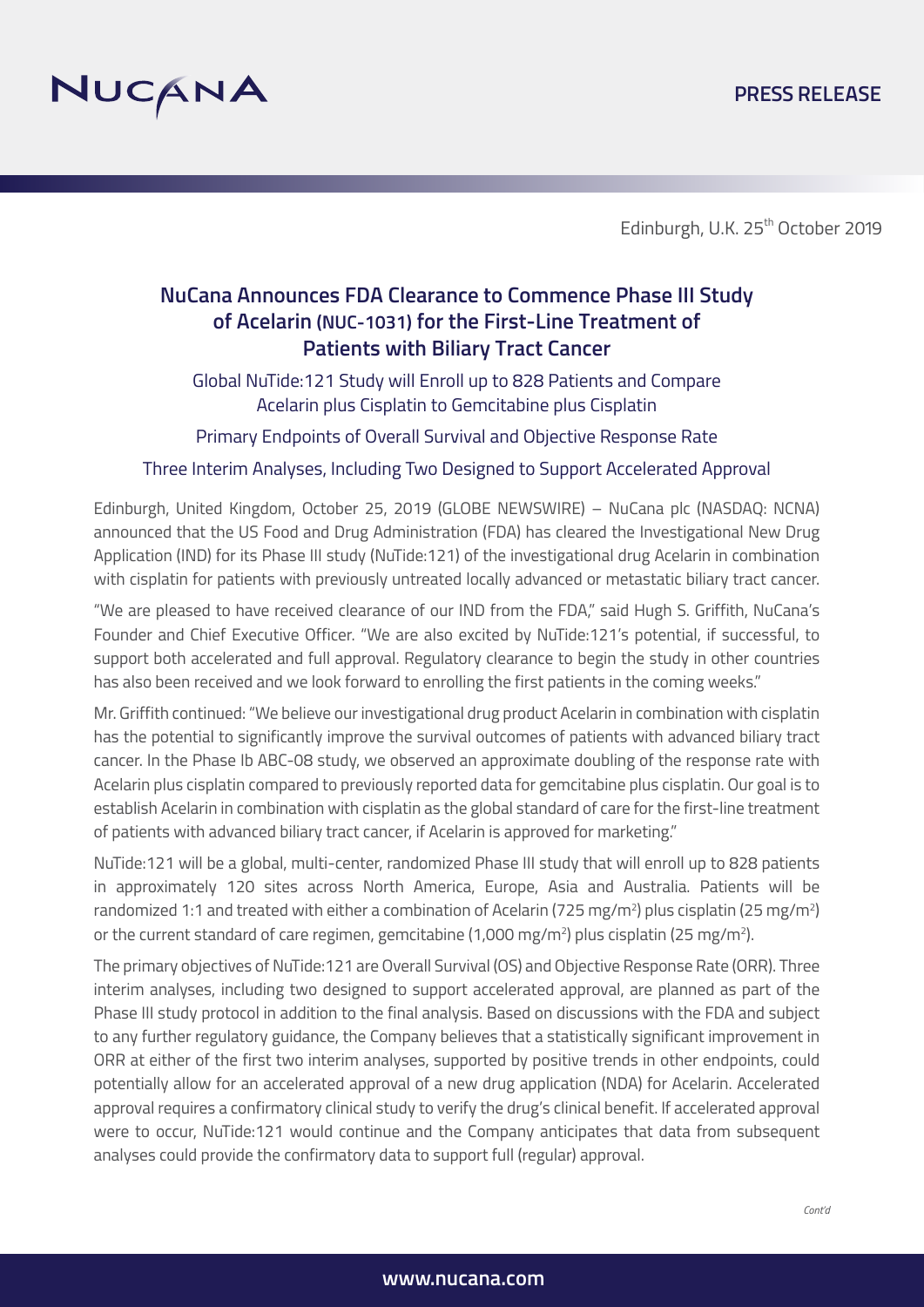# **PRESS RELEASE**



Edinburgh, U.K. 25<sup>th</sup> October 2019

Dr. Jennifer J. Knox, Professor of Medicine at the University of Toronto, Clinician Investigator at the Princess Margaret Cancer Centre and Chief Investigator of NuTide:121 stated: "I am very excited to be leading the NuTide:121 study. I believe Acelarin plus cisplatin may represent an important advance in the treatment of biliary tract cancer, a devastating disease for which there is a significant need for more effective medicines."

Dr. Juan Valle, Professor and Honorary Consultant in Medical Oncology at the University of Manchester and The Christie, Manchester, United Kingdom was Chief Investigator of the ABC-02 study that established gemcitabine plus cisplatin as the current standard of care for the first-line treatment of patients with advanced biliary tract cancer. Professor Valle said: "As Co-Chief Investigator of the ABC-08 Phase Ib Study, I was encouraged by the efficacy signals observed with Acelarin plus cisplatin, so I am enthusiastic about further investigating Acelarin in combination with cisplatin in NuTide:121, the largest study ever conducted in patients with advanced biliary tract cancer."

# **NuTide:121 Statistical Analysis Plan (SAP)**

Three interim efficacy analyses, including two designed to support accelerated approval of Acelarin in the United States, are currently planned in addition to the final analysis.

The first interim analysis will evaluate the ORR primary endpoint and will be performed 22 weeks after 418 patients with measurable disease at baseline have been randomized. A statistically significant difference in ORR at this analysis would require the Acelarin plus cisplatin arm to have an ORR at least 14% higher than that of the gemcitabine plus cisplatin arm.

The second interim analysis will evaluate the ORR and OS primary endpoints. It will be performed 28 weeks after 644 patients with measurable disease at baseline have been randomized. A statistically significant difference in ORR at this analysis would require the Acelarin plus cisplatin arm to have an ORR approximately 9% higher than that of the gemcitabine plus cisplatin arm. If a statistically significant difference in ORR is detected, OS will also be analyzed at this analysis and a difference in median OS of approximately 3.4 months in favor of Acelarin plus cisplatin would be deemed a statistically significant improvement in OS.

The third interim analysis will evaluate the OS primary endpoint and will take place after 541 events have been observed. A statistically significant difference for OS in favor of Acelarin plus cisplatin would be achieved with an improvement in median OS of approximately 2.6 months.

The final analysis will evaluate the OS primary endpoint. It will take place after 637 events have been observed. A statistically significant difference for OS in favor of Acelarin plus cisplatin would be achieved with an improvement in median OS of approximately 2.2 months.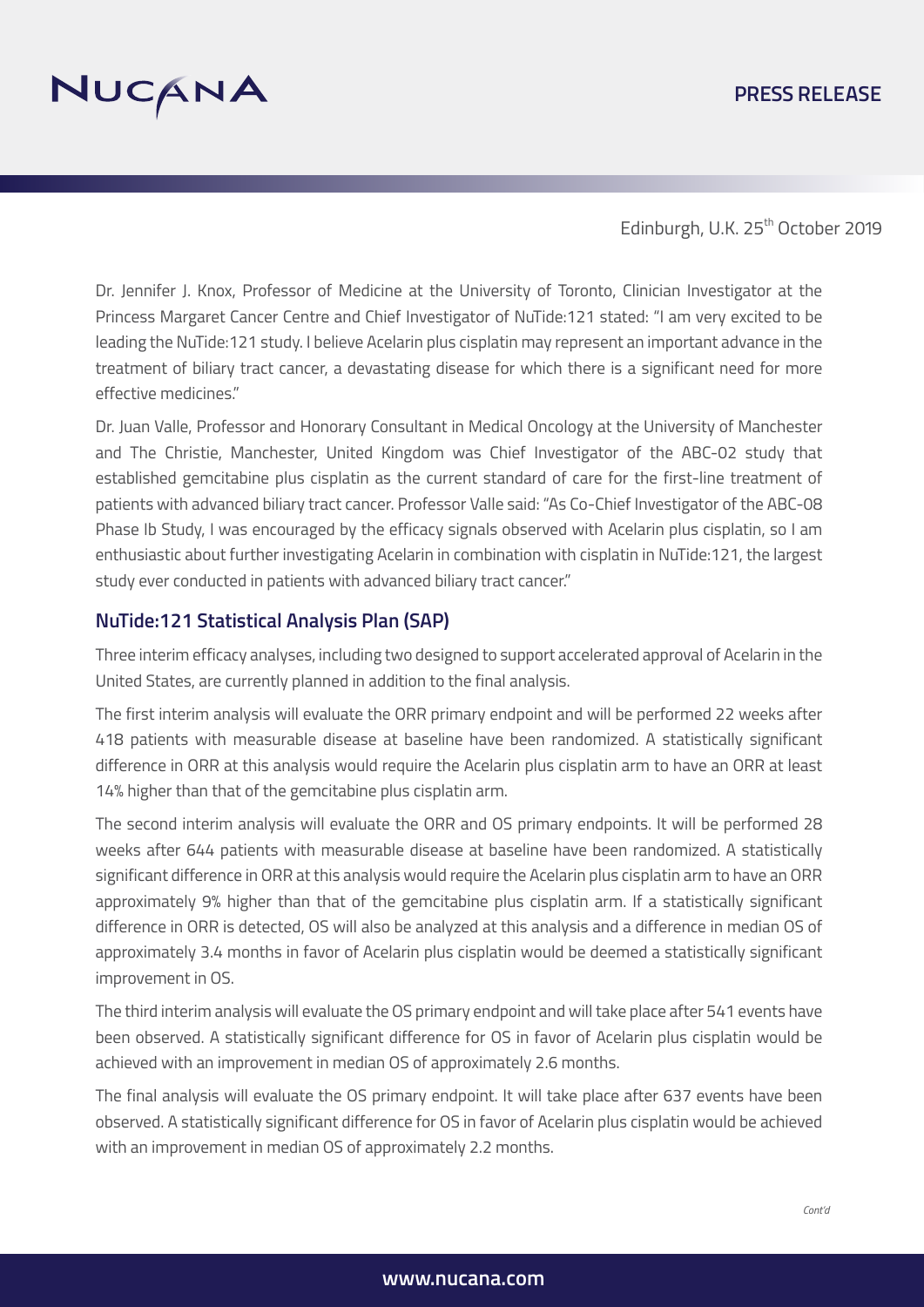

Edinburgh, U.K. 25<sup>th</sup> October 2019

### **About NuCana plc**

NuCana is a clinical-stage biopharmaceutical company focused on significantly improving treatment outcomes for cancer patients by applying our ProTide technology to transform some of the most widely prescribed chemotherapy agents, nucleoside analogs, into more effective and safer medicines. While these conventional agents remain part of the standard of care for the treatment of many solid and hematological tumors, their efficacy is limited by cancer cell resistance mechanisms and they are often poorly tolerated. Utilizing our proprietary technology, we are developing new medicines, ProTides, designed to overcome key cancer resistance mechanisms and generate much higher concentrations of anti-cancer metabolites in cancer cells. Our most advanced ProTide candidates, Acelarin and NUC-3373, are new chemical entities derived from the nucleoside analogs gemcitabine and 5-fluorouracil, respectively, two widely used chemotherapy agents. Acelarin is currently being evaluated in three clinical studies, including a Phase Ib study for patients with biliary tract cancer, a Phase II study for patients with ovarian cancer and a Phase III study for patients with metastatic pancreatic cancer for which enrollment has been suspended. NUC-3373 is currently in a Phase I study for the potential treatment of a wide range of advanced solid tumors and a Phase Ib study for patients with advanced colorectal cancer. Our third ProTide, NUC-7738, is a transformation of a novel nucleoside analog (3'-deoxyadenosine or cordycepin) and is in a Phase I study for patients with advanced solid tumors.

#### **Forward-Looking Statements**

This press release may contain "forward-looking" statements within the meaning of the Private Securities Litigation Reform Act of 1995 that are based on the beliefs and assumptions and on information currently available to management of NuCana plc (the "Company"). All statements other than statements of historical fact contained in this press release are forward-looking statements, including statements concerning the NuTide:121 clinical study; the protocol, statistical analysis plan and expected interim and final analyses from the NuTide:121 study; the Company's expectations and plans with respect to the potential regulatory pathway for Acelarin, including any potential for accelerated approval; the Company's planned and ongoing clinical studies for the Company's product candidates and the potential advantages of those product candidates, including Acelarin, NUC-3373 and NUC-7738; the initiation, enrollment, timing, progress, release of data from and results of those planned and ongoing clinical studies; and the utility of prior non-clinical and clinical data in determining future clinical results. In some cases, you can identify forward-looking statements by terminology such as "may," "will," "should," "expects," "plans," "anticipates," "believes," "estimates," "predicts," "potential" or "continue" or the negative of these terms or other comparable terminology. Forward-looking statements involve known and unknown risks, uncertainties and other factors that may cause the Company's actual results, performance or achievements to be materially different from any future results, performance or achievements expressed or implied by the forward-looking